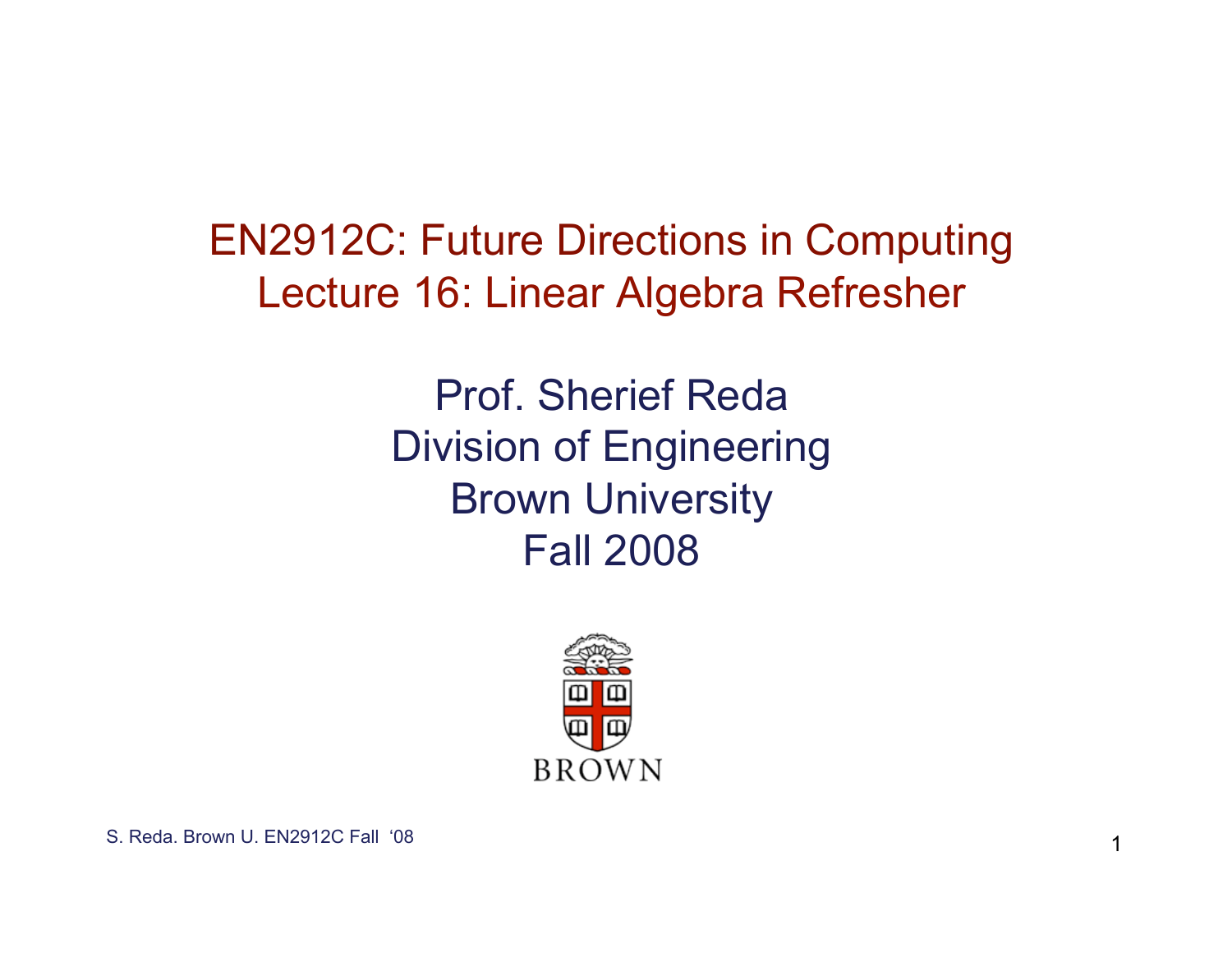# Dirac notation

- In Dirac notation, a symbol identifying a vector is written inside a 'ket':  $|a\rangle$
- The dual vector (Hermitian conjugate) for *a* is defined with a 'bra' written as  $\langle a |$
- Let's think of a Hilbert space as a finite dimensional complex vector space

$$
|00...00\rangle \Longleftrightarrow \begin{pmatrix} 1 \\ 0 \\ \vdots \\ 0 \\ 0 \end{pmatrix} 2^n |00...01\rangle \Longleftrightarrow \begin{pmatrix} 0 \\ 1 \\ \vdots \\ 0 \\ 0 \end{pmatrix} ... |11...11\rangle \Longleftrightarrow \begin{pmatrix} 0 \\ 0 \\ \vdots \\ 0 \\ 1 \end{pmatrix}
$$
  
2<sup>n</sup> basis vectors for a 2<sup>n</sup> Hilbert space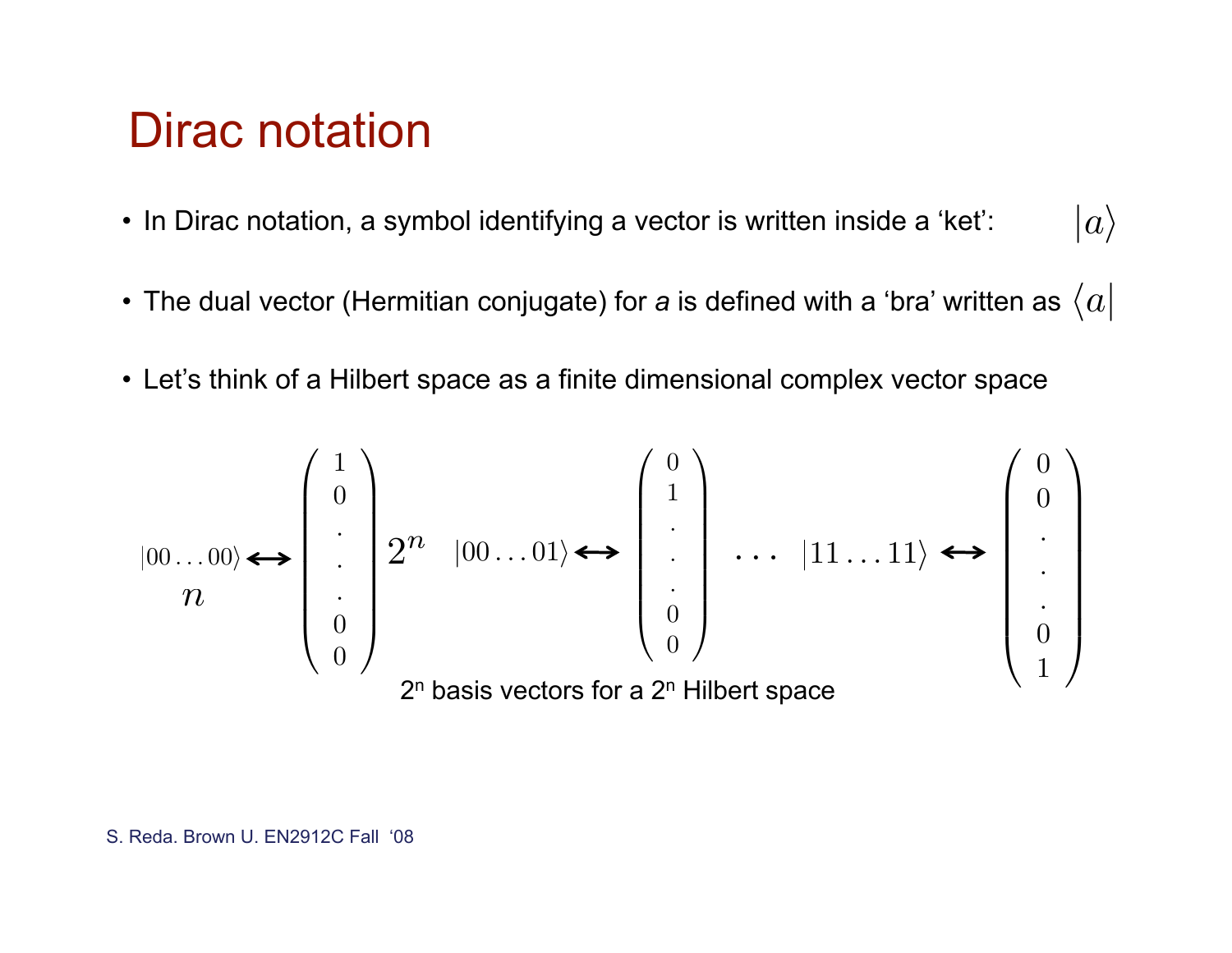## Dot product

The inner (dot) product of two vectors v and w:  $\langle v|w\rangle$ 

$$
\begin{pmatrix} v_1 \\ v_2 \\ \vdots \\ v_n \end{pmatrix} \cdot \begin{pmatrix} w_1 \\ w_2 \\ \vdots \\ w_n \end{pmatrix} = (v_1^* v_2^* \dots v_n^*) \begin{pmatrix} w_1 \\ w_2 \\ \vdots \\ w_n \end{pmatrix} = \sum_{i=1}^n v_i^* w_i
$$

The norm of vector  $\big|\psi\big>$  is equal to  $\,|\hskip-0.04cm|\psi\rangle\hskip-0.04cm|\psi\rangle\hskip-0.04cm|\hspace{0.1cm}=\sqrt{\langle\psi|\psi\rangle\hskip-0.04cm}$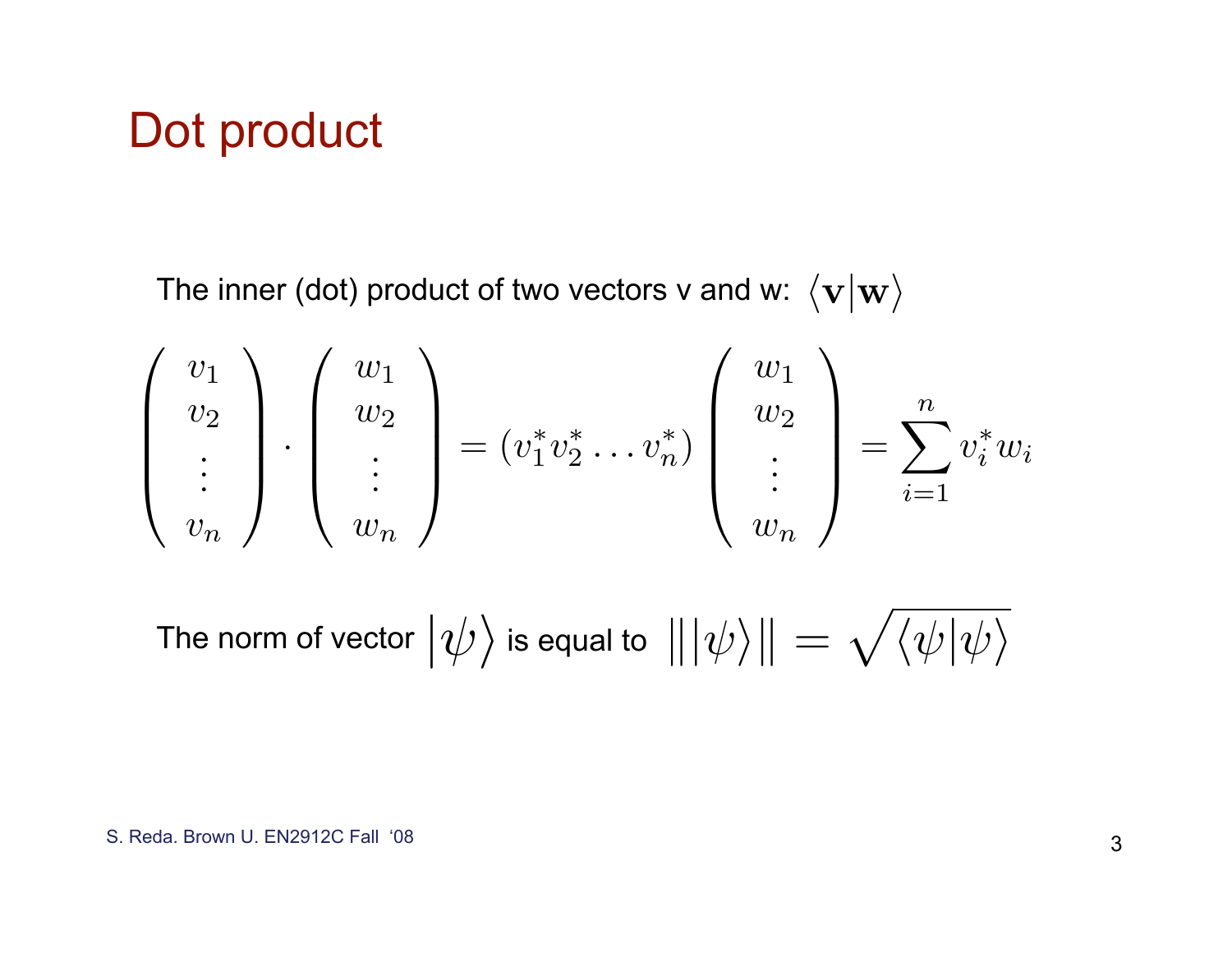### Tensor product

A is  $2 \times 2$  matrix and B is  $3 \times 2$  matrix

$$
A \otimes B = \begin{bmatrix} a_{11} B & a_{12} B \\ a_{21} B & a_{22} B \end{bmatrix} = \begin{bmatrix} a_{11} b_{11} & a_{11} b_{12} & a_{12} b_{11} & a_{12} b_{12} \\ a_{11} b_{21} & a_{11} b_{22} & a_{12} b_{21} & a_{12} b_{22} \\ a_{21} b_{11} & a_{21} b_{12} & a_{22} b_{11} & a_{22} b_{12} \\ a_{21} b_{21} & a_{21} b_{22} & a_{22} b_{21} & a_{22} b_{22} \\ a_{21} b_{31} & a_{21} b_{32} & a_{22} b_{31} & a_{22} b_{32} \end{bmatrix}
$$

<u>Example:</u> Find the tensor product of  $\alpha_0|0\rangle + \alpha_1|1\rangle$  and  $\beta_0|0\rangle + \beta_1|1\rangle$ 

In Dirac notation:

 $(\alpha_0|0\rangle + \alpha_1|1\rangle) \otimes (\beta_0|0\rangle + \beta_1|1\rangle) = \alpha_0\beta_0|00\rangle + \alpha_0\beta_1|01\rangle + \alpha_1\beta_0|10\rangle + \alpha_1\beta_1|11\rangle$ 

In matrix notation:

$$
\left(\begin{array}{c} \alpha_0 \\ \alpha_1 \end{array}\right) \otimes \left(\begin{array}{c} \beta_0 \\ \beta_1 \end{array}\right) = \left(\begin{array}{c} \alpha_0 \beta_0 \\ \alpha_0 \beta_1 \\ \alpha_1 \beta_0 \\ \alpha_1 \beta_1 \end{array}\right)
$$

S. Reda. Brown U. EN2912C Fall '08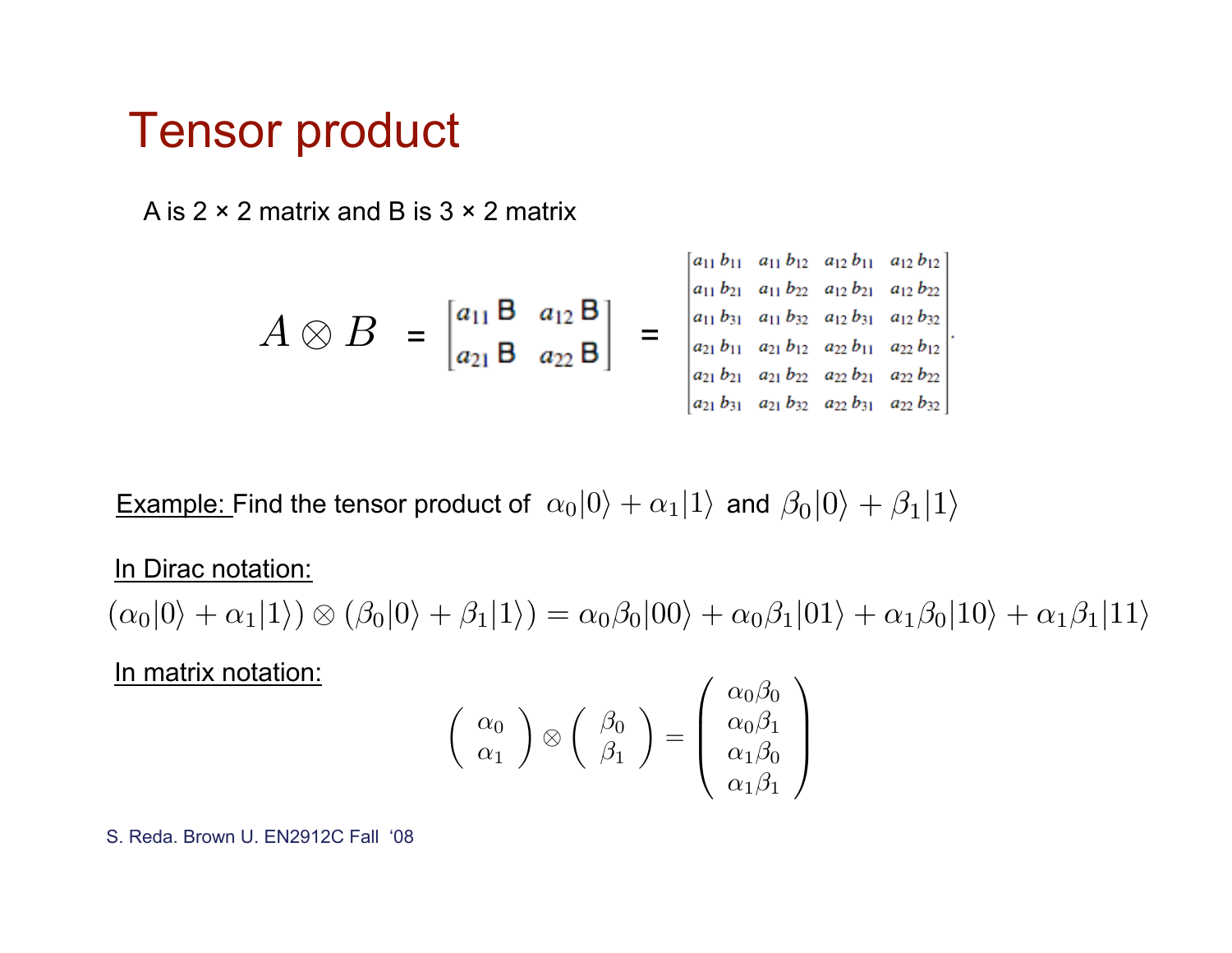# Example

Example: Find the dot product of the following two vectors once using matrix notation and once using Dirac notation

$$
|\psi\rangle=\sqrt{\frac{2}{3}}|01\rangle+\frac{i}{\sqrt{3}}|11\rangle \hspace*{1cm} |\phi\rangle=\sqrt{\frac{1}{2}}|10\rangle+\sqrt{\frac{1}{2}}|11\rangle
$$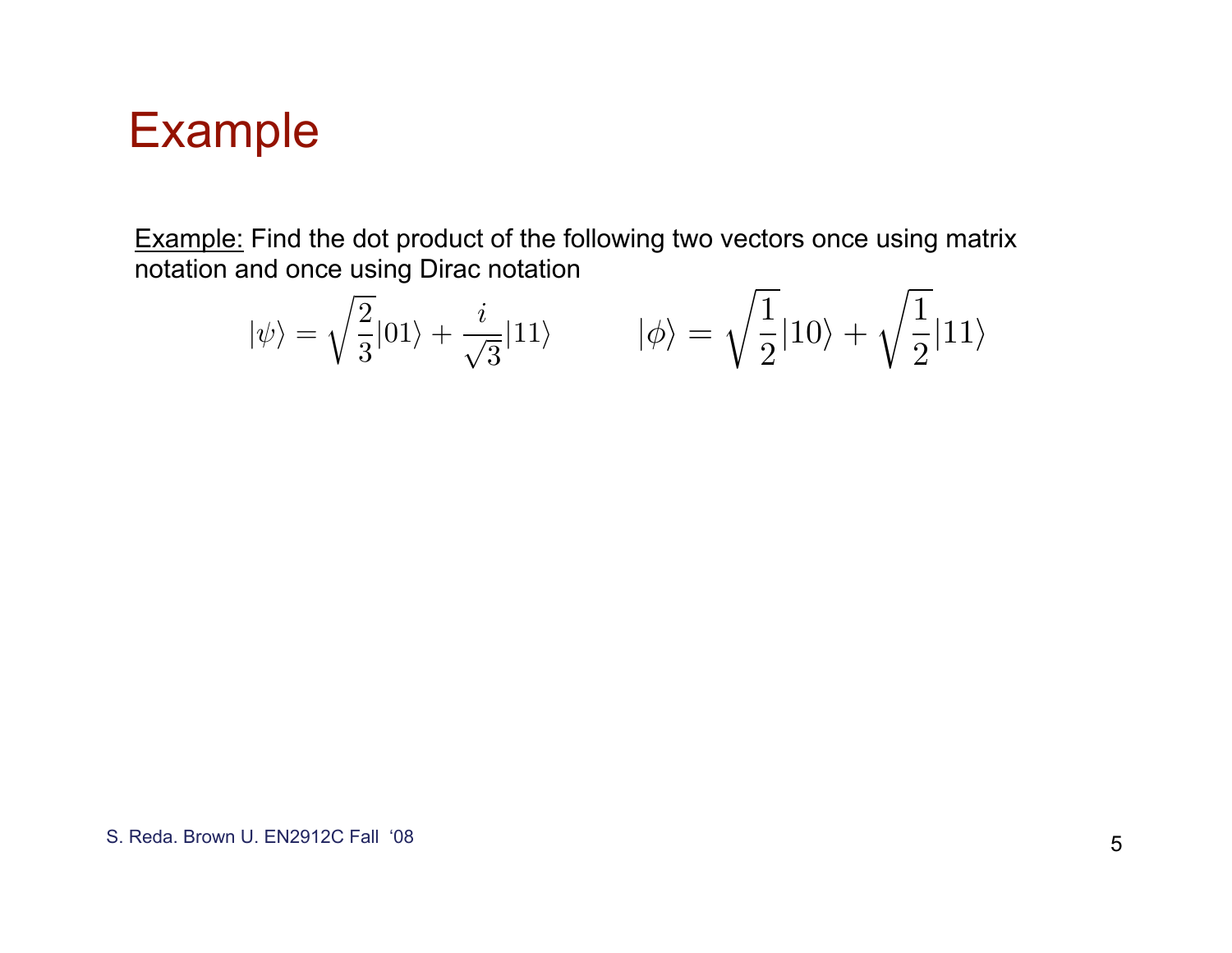# • Unitary operator $U^\dagger = U$ <br>• Hermitian operator<br>• Eigenvector<br>• T $|\psi\rangle =$ <br>• Matrix trace

$$
U^{\dagger} = U^{-1}
$$

$$
T^\dagger = T
$$

$$
T|\psi\rangle = c|\psi\rangle
$$

$$
Tr(A) = \sum_{b_n} \langle b_n | A | b_n \rangle
$$

S. Reda. Brown U. EN2912C Fall '08